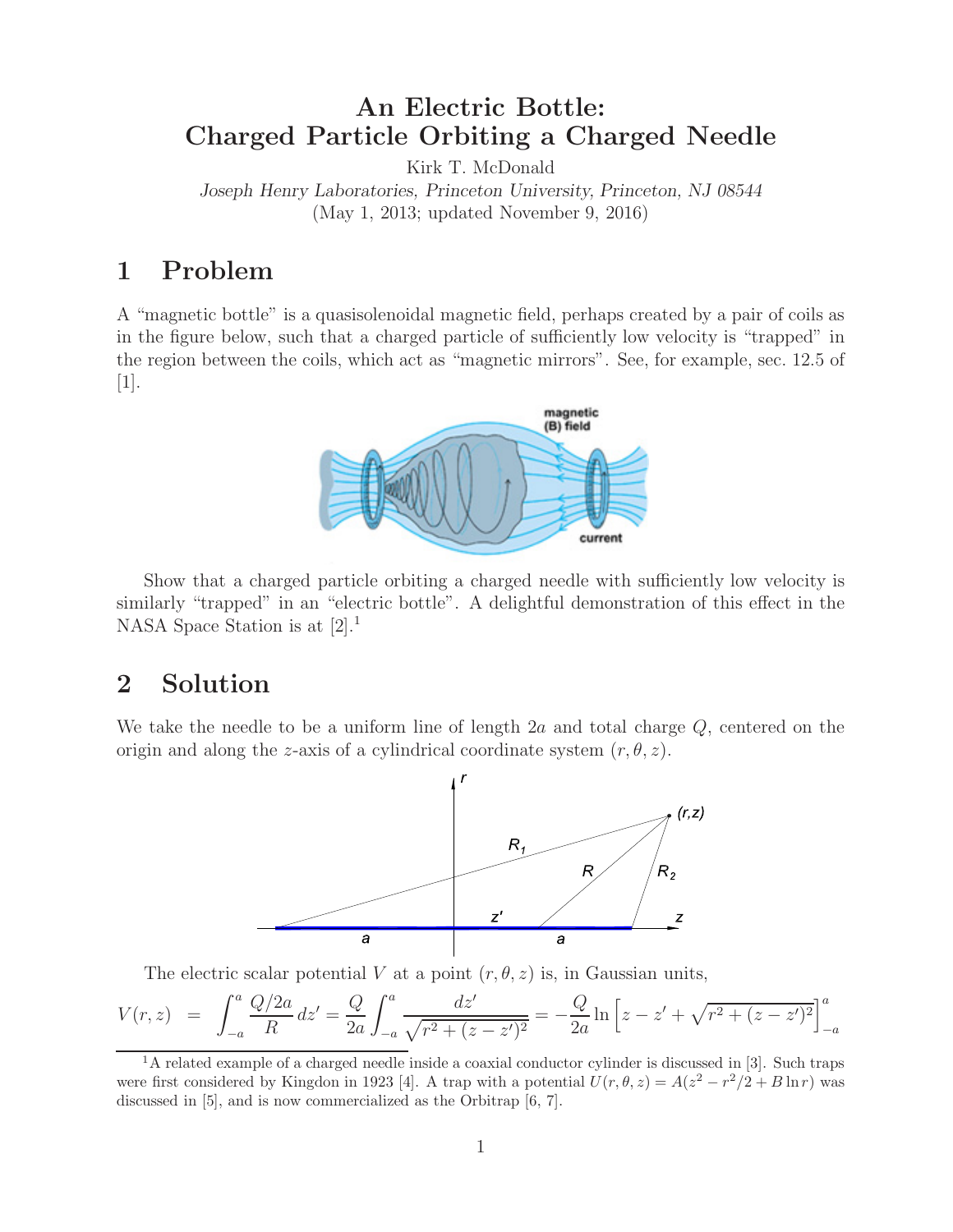$$
= \frac{Q}{2a} \ln \frac{z+a+R_1}{z-a+R_2}, \quad \text{where} \quad R_{1,2} = \sqrt{r^2 + (z \pm a)^2}.
$$
 (1)

If we write,

$$
u = \frac{R_1 + R_2}{2}
$$
,  $v = \frac{R_1 - R_2}{2}$ , with  $-\infty < u < \infty$ ,  $-a \le v \le a$ , (2)

then surfaces of constant  $u$  are prolate spheroids, surfaces of constant  $v$  are hyperboloids,

$$
R_1 = u + v
$$
,  $R_2 = u - v$ ,  $az = uv$ , (3)

and,

$$
\frac{z+a+R_1}{z-a+R_2} = \frac{uv+a^2+ua+va}{uv-a^2+ua-va} = \frac{(u+a)(v+a)}{(u-a)(v+a)} = \frac{u+a}{u-a},
$$
\n(4)

such that the electric potential is constant on surfaces of constant  $u$ ,

$$
V = \frac{Q}{2a} \ln \frac{u+a}{u-a},\tag{5}
$$

and the electric field lines lie on surfaces of constant v with no azimuthal component  $E_{\theta}$ .



The coordinates  $(u, \theta, v)$  form a prolate spheroidal coordinate system. The electric field in the symmetry plane  $(v = 0 = z)$  has only a radial component,

$$
E_r(r, z = 0) = -\frac{\partial V(r, z = 0)}{\partial r} = \frac{Q}{2a} \frac{\partial}{\partial r} \ln \frac{\sqrt{r^2 + a^2} + a}{\sqrt{r^2 + a^2} - a} = \frac{Q}{r\sqrt{r^2 + a^2}},
$$
(6)

which falls off as  $1/r^2$  at large radii.

An electric charge  $-q$  with mass m can have a circular orbit in the plane  $z = 0$  with any radius  $r_0$  if its azimuthal speed  $v_{0\theta} = r_0 \omega_0$  is related by,

$$
\omega_0^2 = \frac{qQ}{mr_0^2\sqrt{r_0^2 + a^2}}, \qquad v_{0\theta}^2 = \frac{qQ}{m\sqrt{r_0^2 + a^2}} = \frac{qQ}{am\sqrt{1 + r_0^2/a^2}}.
$$
(7)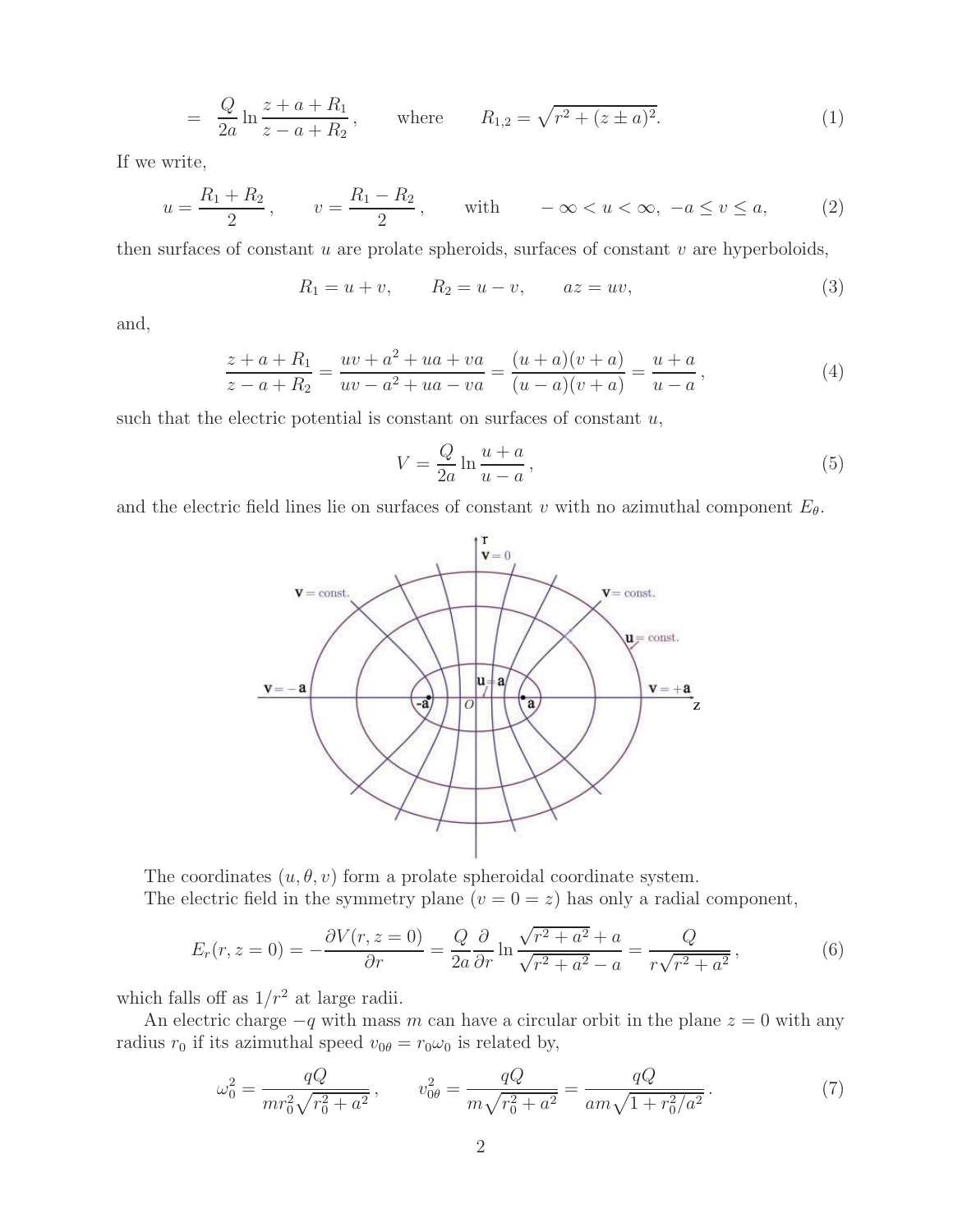It is useful to note the angular-momentum  $\mathbf{L} = \mathbf{r} \times m\mathbf{v}$  of the moving charge/mass obeys,

$$
\frac{d\mathbf{L}}{dt} = \boldsymbol{\tau} = \mathbf{r} \times \mathbf{F} = (r\,\hat{\mathbf{r}} + z\,\hat{\mathbf{z}}) \times (F_r\,\hat{\mathbf{r}} + F_z\,\hat{\mathbf{z}}) = (zF_r - rF_z)\,\hat{\boldsymbol{\theta}},\tag{8}
$$

as the force  $\mathbf{F} = -q\mathbf{E} = q\nabla V(r, z)$  has no  $\theta$ -component. Recalling that,

$$
\frac{d\hat{\mathbf{r}}}{dt} = \dot{\theta}\,\boldsymbol{\theta}, \qquad \frac{d\hat{\boldsymbol{\theta}}}{dt} = -\dot{\theta}\,\mathbf{r}, \tag{9}
$$

we have,

$$
\mathbf{v} = \frac{d\mathbf{r}}{dt} \equiv \dot{\mathbf{r}} = \frac{d}{dt}(r\,\hat{\mathbf{r}} + z\,\hat{\mathbf{z}}) = \dot{r}\,\hat{\mathbf{r}} + r\dot{\theta}\,\hat{\boldsymbol{\theta}} + \dot{z}\,\hat{\mathbf{z}},\tag{10}
$$

$$
\mathbf{L} = \mathbf{r} \times m\mathbf{v} = m(r\,\hat{\mathbf{r}} + z\,\hat{\mathbf{z}}) \times (\dot{r}\,\hat{\mathbf{r}} + r\dot{\theta}\,\hat{\boldsymbol{\theta}} + \dot{z}\,\hat{\mathbf{z}}) = -mrz\dot{\theta}\,\hat{\mathbf{r}} + m(\dot{r}z - r\dot{z})\,\hat{\boldsymbol{\theta}} + mr^2\dot{\theta}\,\hat{\mathbf{z}}, \tag{11}
$$

$$
\frac{d\mathbf{L}}{dt} = -mz(2\dot{r}\dot{\theta} + r\ddot{\theta})\hat{\mathbf{r}} + m(\ddot{r}z + r\ddot{z} - rz\ddot{\theta})\hat{\boldsymbol{\theta}} + mr(2\dot{r}\dot{\theta} + r\ddot{\theta})\hat{\mathbf{z}},\tag{12}
$$

and hence from eq.  $(8)$ , both the r and z-components of eq.  $(12)$  lead to,

$$
2\dot{r}\dot{\theta} + r\ddot{\theta} = 0, \qquad \text{and} \qquad L_z = mr^2\dot{\theta} = \text{constant.} \tag{13}
$$

The z-component of the magnetic moment of the orbital motion of the charge q is,

$$
\mu_z = \frac{I_{\perp}A_{\perp}}{c} = \frac{1}{c}\frac{q\dot{\theta}}{2\pi}\pi r^2 = \frac{qr^2\dot{\theta}}{2c} = \frac{q}{2mc}L_z.
$$
\n(14)

That is, the magnetic moment  $\mu_z$  is a constant of the motion whether or not the particle is trapped by the electric field.<sup>2</sup> This contrasts with the case of trapping in a magnetic bottle, where angular momentum  $L_z$  is not strictly conserved, and the magnetic moment is only an adiabatic invariant (for motion in magnetic fields that vary sufficiently slowly in space).<sup>3</sup>

We next consider perturbations about circular orbits in the plane  $z = 0$ , first for perturbations in this plane, and then (more interestingly) for perturbations perpendicular to it.

<sup>&</sup>lt;sup>2</sup>The result (13), that the angular momentum  $L_z$  is constant, holds for any axially symmetric electric field (where the magnetic field is zero, which implies that the electric field is static). The mass  $m$  in eq. (14) is the "relativistic mass",  $m_0/\sqrt{1-v^2/c^2}$ , where  $m_0$  is the rest mass, such that the magnetic moment is not strictly invariant for motion at high velocity v.

<sup>&</sup>lt;sup>3</sup>Since motion in a magnetic field does not change the magnitude  $v$  of the charge's velocity  $\bf{v}$ , and hence the relativistic mass  $m$  is constant in a magnetic field, the magnetic moment can be an adiabatic invariant at high velocity, provided the spatial variation of the magnetic field is small enough that adiabatic invariance is a good approximation. However, the magnetic field must be more uniform for adiabatic invariance to hold at high velocity, compared to that sufficient for at low velocity.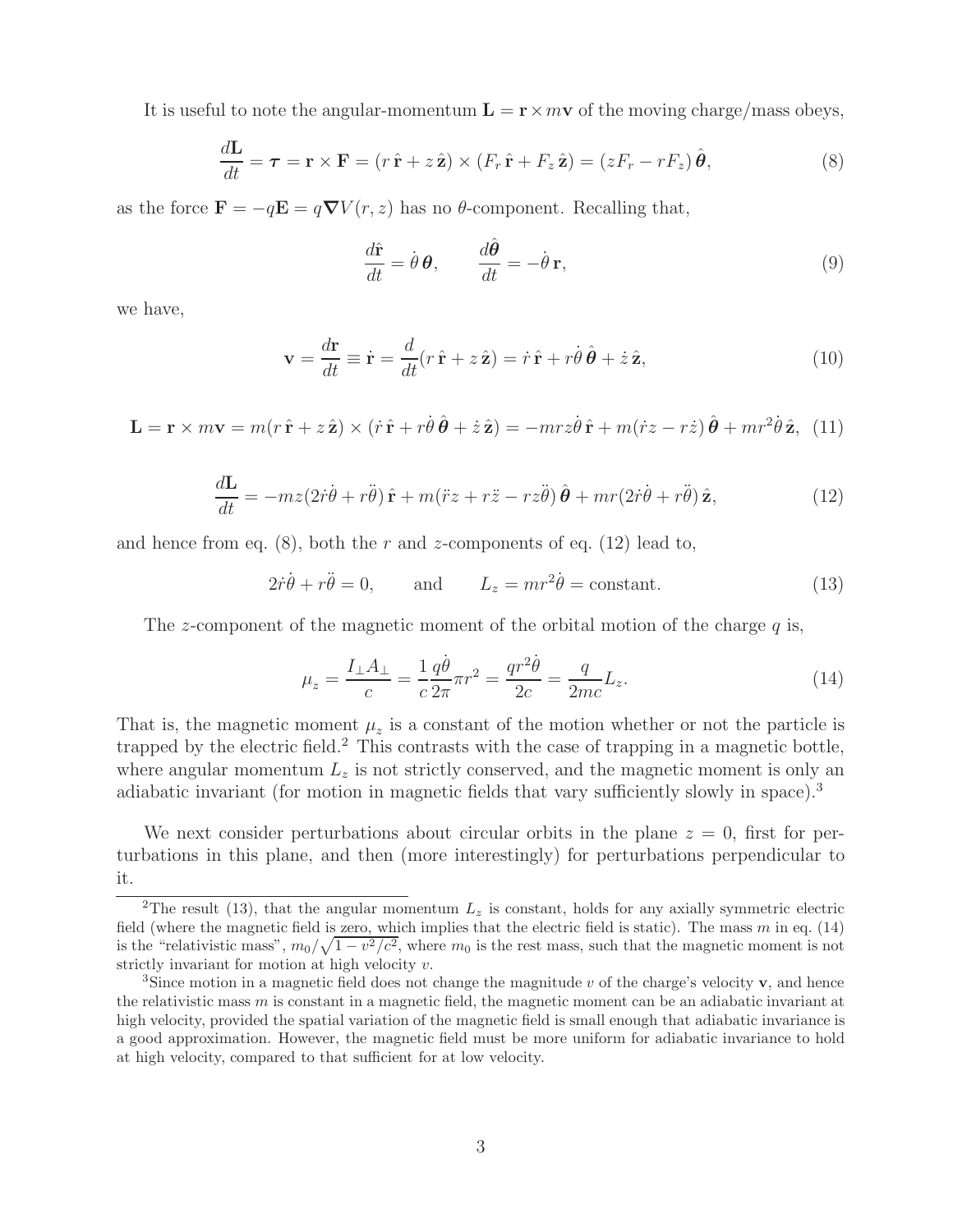### **2.1 Perturbed Motion in the Symmetry Plane**

For motion in the plane  $z = 0$ , we have that,

$$
\ddot{r} - r\dot{\theta}^2 = \ddot{r} - \frac{L_z^2}{m^2 r^3} = F_r = -\frac{qQ}{r\sqrt{r^2 + a^2}}.
$$
\n(15)

The equilibrium circular orbit has  $\ddot{r} = 0$ , and hence the equilibrium radius  $r_0$  and angular velocity  $\omega_0 = \dot{\theta}_0$  are related by,

$$
\frac{L_z^2}{r_0^2} = \frac{qQm}{\sqrt{r_0^2 + a^2}}, \qquad \omega_0^2 = \frac{L_z^2}{m^2 r_0^4} = \frac{qQ}{mr_0^2 \sqrt{r_0^2 + a^2}}.
$$
\n(16)

For small perturbations about the equilibrium orbit, we expand the radial equation of motion as,

$$
\ddot{r} = \frac{L_z^2}{m^2 r^3} - \frac{qQ}{r\sqrt{r^2 + a^2}} \approx -\frac{qQ}{mr_0^2 \sqrt{r_0^2 + a^2}} \frac{r_0^2 + 2a^2}{r_0 + a^2} (r - r_0) = -\omega_0^2 \frac{r_0^2 + 2a^2}{r_0 + a^2} (r - r_0), \quad (17)
$$

which has oscillatory solutions of the form,

$$
r \approx r_0(1 + \epsilon \sin \omega t) \qquad \text{where} \qquad \omega^2 = \omega_0^2 \frac{r_0^2 + 2a^2}{r_0 + a^2} > \omega_0^2,\tag{18}
$$

with period shorter than that of the equilibrium orbit. The angular velocity is given by,

$$
\dot{\theta} = \frac{L_z}{mr^2} = \omega_0 \frac{r_0}{r^2} \approx \omega_0 (1 - 2\epsilon \sin \omega t). \tag{19}
$$

The perturbed orbits are ellipse-like with retrograde precession of the pericharge (to coin a phrase).

#### **2.2 Perturbed Motion Perpendicular to the Symmetry Plane**

We now consider motion that includes nonzero velocity  $\dot{z}$  parallel to the axis of the charged rod. In particular, we consider motion with constant angular momentum  $L_z = mr^2\dot{\theta}$ , such that when  $z = 0$ , then  $r = r_0$ ,  $\dot{r} = 0$ ,  $r\dot{\theta} = v_{0\theta}$  according to eq. (16),  $L_z = mr_0v_{0\theta}$ , and  $\dot{z} = v_{0z}$ . The subsequent motion is qualitatively helical, and the total energy U is conserved,

$$
U = \frac{m}{2} \left( \dot{r}^2 + r^2 \dot{\theta}^2 + \dot{z}^2 \right) - \frac{qQ}{2a} \ln \frac{u+a}{u-a} = \frac{m}{2} \left( \dot{r}^2 + \frac{L_z^2}{m^2 r^2} + \dot{z}^2 \right) - \frac{qQ}{2a} \ln \frac{u+a}{u-a}
$$
  
= 
$$
\frac{m}{2} \left( \frac{L_z^2}{m^2 r_0^2} + v_{0z}^2 \right) - \frac{qQ}{2a} \ln \frac{u_0+a}{u_0-a},
$$
 (20)

where  $u_0 = \sqrt{r_0^2 + a^2}$ , recalling the electric potential (5) and that,

$$
u = \frac{\sqrt{r^2 + (z+a)^2} + \sqrt{r^2 + (z-a)^2}}{2}.
$$
 (21)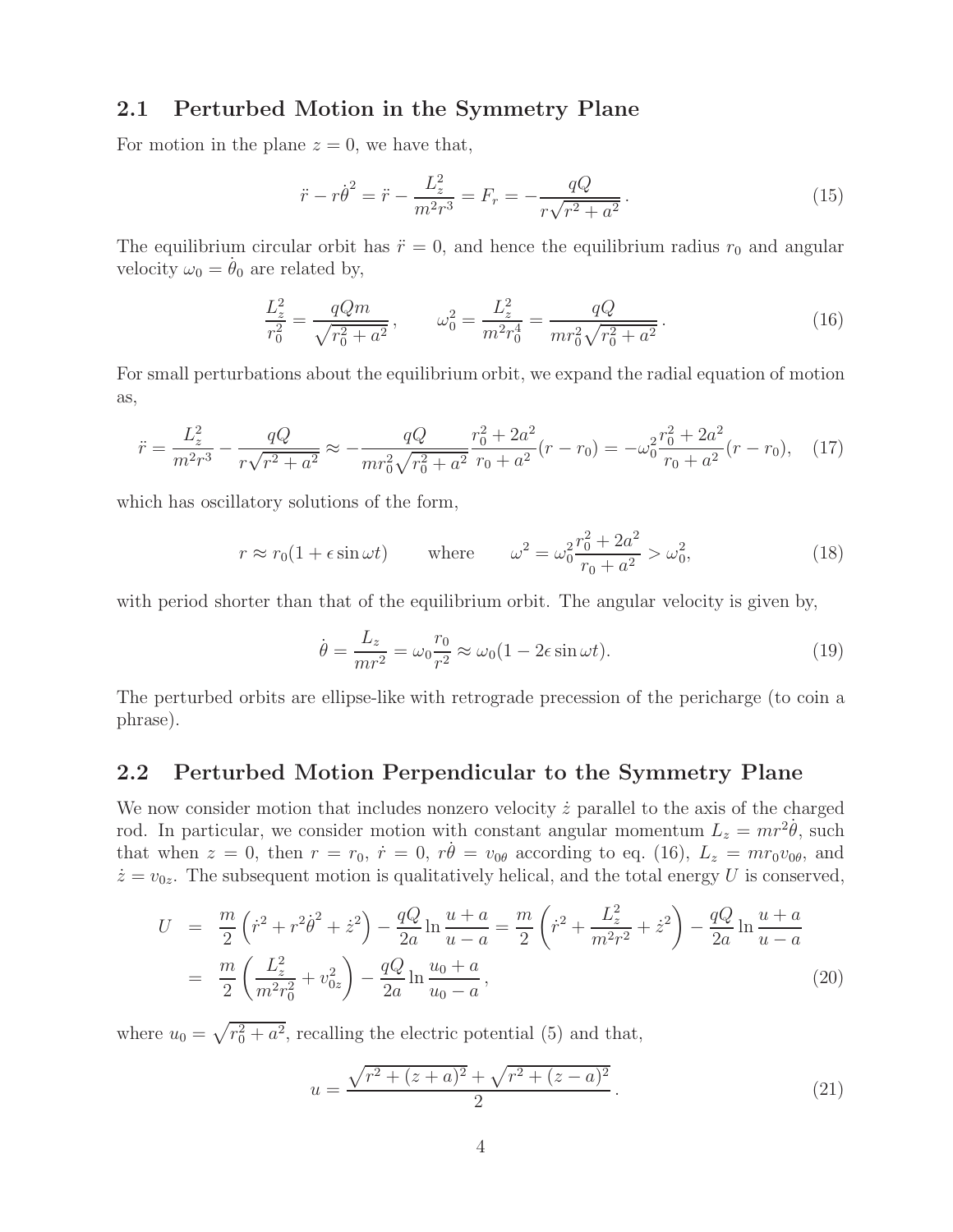An interesting question is whether there exists a maximal value  $z<sub>1</sub>$  for the helical motion, such that the charge  $-q$  is "trapped" in an "electric bottle", oscillating axially between "turning" points"  $\pm z_1$ . The video [2] suggests that such "trapping" is possible for some values of  $v_{0z}$ .

If the turning point  $z_1$  of the motion exists, then here  $r = r_1$ ,  $\dot{r} = 0$ ,  $\dot{z} = 0$ , and the energy equation (20) becomes,

$$
\frac{L_z^2}{m^2 r_1^2} - \frac{qQ}{am} \ln \frac{u_1 + a}{u_1 - a} = \frac{L_z^2}{m^2 r_0^2} + v_{0z}^2 - \frac{qQ}{am} \ln \frac{u_0 + a}{u_0 - a}.
$$
 (22)

The value of  $z_1$  increases with increasing  $v_{0z}$ , and is infinite for the maximum axial speed  $v_{0z,\text{max}}$  for which a turning point exists. At infinite  $z_1$  the electrical potential energy is zero, and eq. (22) becomes,

$$
\frac{L_z^2}{m^2 r_1^2} = \frac{L_z^2}{m^2 r_0^2} + v_{0z, \text{max}}^2 - \frac{qQ}{am} \ln \frac{u_0 + a}{u_0 - a}.
$$
\n(23)

Since  $r_1 < r_0$  we have, recalling eq. (7),

$$
v_{0z,\text{max}}^2 > \frac{qQ}{am} \ln \frac{u_0 + a}{u_0 - a} = v_{0\theta}^2 \sqrt{1 + \frac{r_0^2}{a^2}} \ln \frac{\sqrt{r_0^2 + a^2} + a}{\sqrt{r_0^2 + a^2} - a} \approx 2v_{0\theta}^2 \ln \frac{2a}{r_0},\tag{24}
$$

where the approximation holds for  $r_0 \ll a$ . Thus, turning points  $\pm z_1$  exist; for  $r_0 \ll a$ , the ratio  $v_{0z,\text{max}}/v_{0\theta}$  can be large compared to unity, and the case  $v_{0z,\text{max}} = v_{0\theta}$  holds for  $r_0 \approx a\sqrt{\epsilon}/2 \approx 0.75a$ . The latter result is qualitatively consistent with the NASA video [2].

#### **2.2.1 Frequency of Small Axial Oscillations**

Although the main interest in this problem is the existence of large-amplitude axial perturbations to the orbital motion, we also consider small axial perturbations for which an approximate calculation of the frequency can be given.

The axial equation of motion is,

$$
m\ddot{z} = -qE_x = q\frac{\partial V}{\partial z} = \frac{qQ}{2a}\frac{\partial}{\partial z}\ln\frac{u+a}{u-a} = -\frac{qQ}{u^2 - a^2}\frac{\partial u}{\partial z}
$$

$$
= -\frac{qQ}{2(u^2 - a^2)}\left(\frac{z+a}{\sqrt{r^2 + (z+a)^2}} + \frac{z-a}{\sqrt{r^2 + (z-a)^2}}\right). \tag{25}
$$

For  $|z| \ll \sqrt{r_0^2 + a^2}$  we approximate,

$$
u = \frac{\sqrt{r^2 + (z+a)^2} + \sqrt{r^2 + (z-a)^2}}{2} \approx \sqrt{r_0^2 + a^2}, \qquad \text{so} \qquad u^2 - a^2 \approx r_0^2,\tag{26}
$$

and,

$$
\frac{z+a}{\sqrt{r^2 + (z+a)^2}} + \frac{z-a}{\sqrt{r^2 + (z-a)^2}}
$$
\n
$$
\approx \frac{1}{\sqrt{r_0^2 + a^2}} \left[ (z+a) \left( 1 - \frac{za}{r_0^2 + a^2} \right) + (z-a) \left( 1 + \frac{za}{r_0^2 + a^2} \right) \right] = \frac{2r_0^2 z}{(r_0^2 + a^2)^{3/2}}.
$$
\n(27)